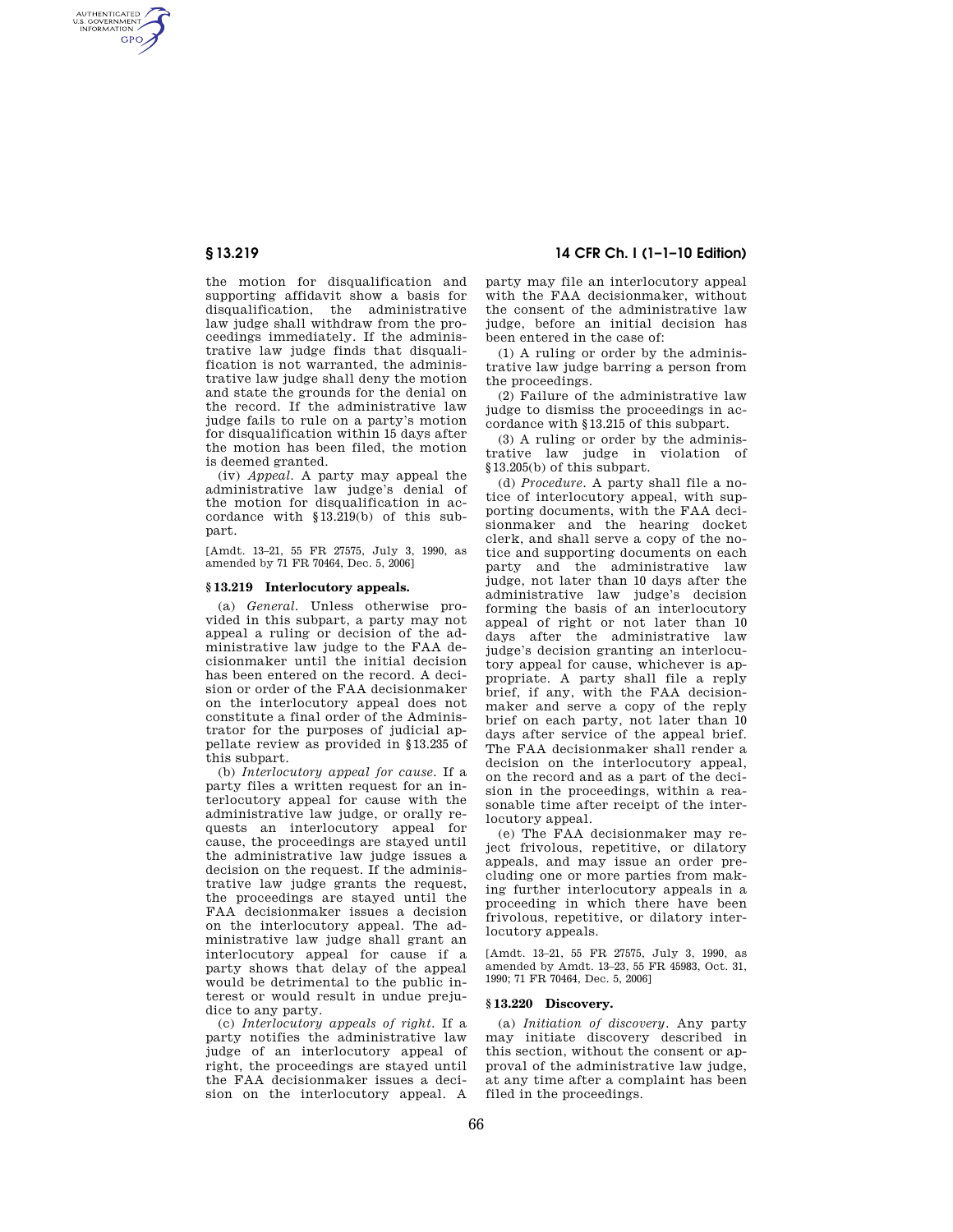# **Federal Aviation Administration, DOT § 13.220**

(b) *Methods of discovery.* The following methods of discovery are permitted under this section: depositions on oral examination or written questions of any person; written interrogatories directed to a party; requests for production of documents or tangible items to any person; and requests for admission by a party. A party is not required to file written interrogatories and responses, requests for production of documents or tangible items and responses, and requests for admission and response with the administrative law judge or the hearing docket clerk. In the event of a discovery dispute, a party shall attach a copy of these documents in support of a motion made under this section.

(c) *Service on the agency.* A party shall serve each discovery request directed to the agency or any agency employee on the agency attorney of record.

(d) *Time for response to discovery requests.* Unless otherwise directed by this subpart or agreed by the parties, a party shall respond to a request for discovery, including filing objections to a request for discovery, not later than 30 days of service of the request.

(e) *Scope of discovery.* Subject to the limits on discovery set forth in paragraph (f) of this section, a party may discover any matter that is not privileged and that is relevant to the subject matter of the proceeding. A party may discover information that relates to the claim or defense of any party including the existence, description, nature, custody, condition, and location of any document or other tangible item and the identity and location of any person having knowledge of discoverable matter. A party may discover facts known, or opinions held, by an expert who any other party expects to call to testify at the hearing. A party has no ground to object to a discovery request on the basis that the information sought would not be admissible at the hearing if the information sought during discovery is reasonably calculated to lead to the discovery of admissible evidence.

(f) *Limiting discovery.* The administrative law judge shall limit the frequency and extent of discovery permitted by this section if a party shows that—

(1) The information requested is cumulative or repetitious;

(2) The information requested can be obtained from another less burdensome and more convenient source;

(3) The party requesting the information has had ample opportunity to obtain the information through other discovery methods permitted under this section; or

(4) The method or scope of discovery requested by the party is unduly burdensome or expensive.

(g) *Confidential orders.* A party or person who has received a discovery request for information that is related to a trade secret, confidential or sensitive material, competitive or commercial information, proprietary data, or information on research and development, may file a motion for a confidential order with the administrative law judge and shall serve a copy of the motion for a confidential order on each party.

(1) The party or person making the motion must show that the confidential order is necessary to protect the information from disclosure to the public.

(2) If the administrative law judge determines that the requested material is not necessary to decide the case, the administrative law judge shall preclude any inquiry into the matter by any party.

(3) If the administrative law judge determines that the requested material may be disclosed during discovery, the administrative law judge may order that the material may be discovered and disclosed under limited conditions or may be used only under certain terms and conditions.

(4) If the administrative law judge determines that the requested material is necessary to decide the case and that a confidential order is warranted, the administrative law judge shall provide:

(i) An opportunity for review of the document by the parties off the record;

(ii) Procedures for excluding the information from the record; and

(iii) Order that the parties shall not disclose the information in any manner and the parties shall not use the information in any other proceeding.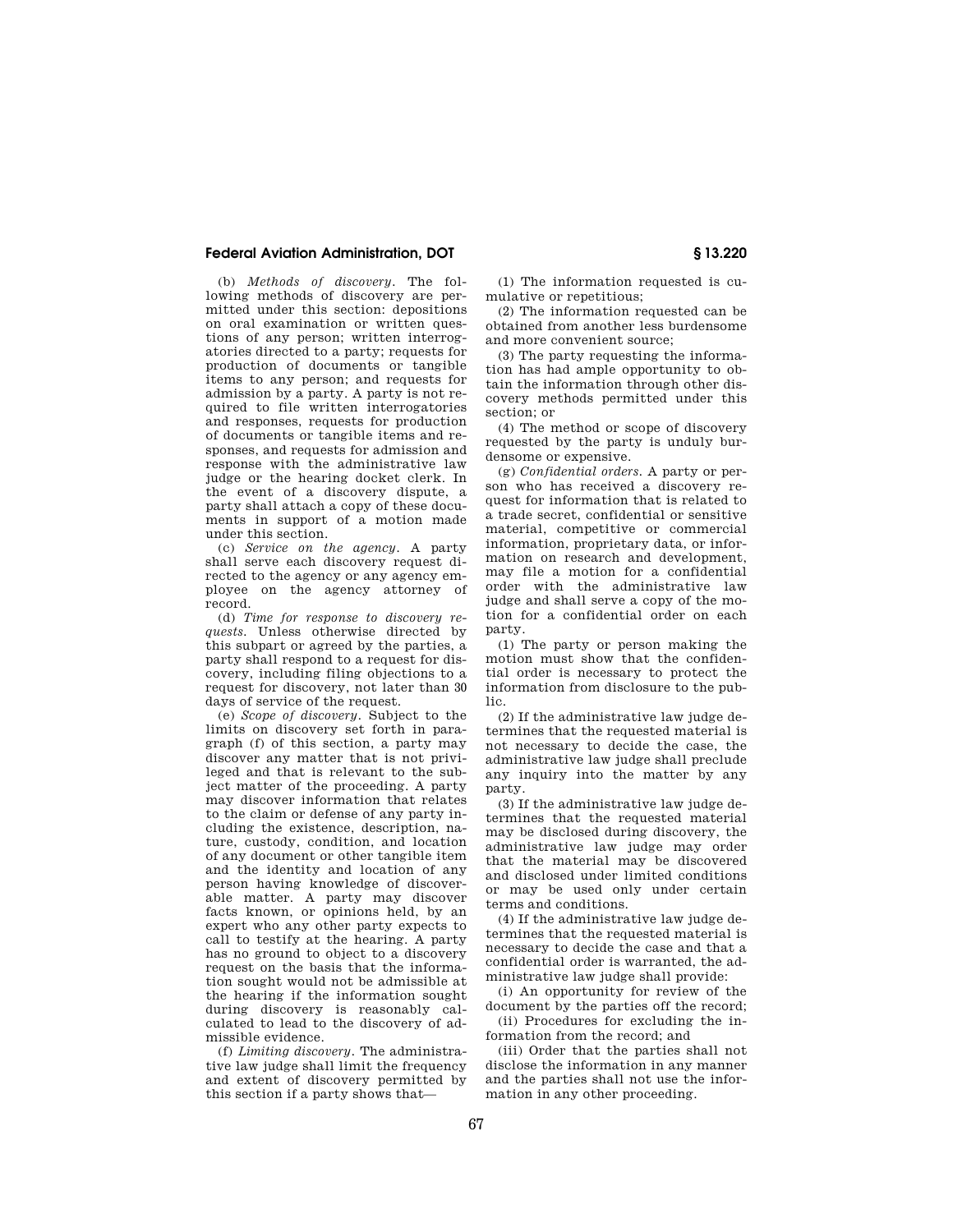(h) *Protective orders.* A party or a person who has received a request for discovery may file a motion for protective order with the administrative law judge and shall serve a copy of the motion for protective order on each party. The party or person making the motion must show that the protective order is necessary to protect the party or the person from annoyance, embarrassment, oppression, or undue burden or expense. As part of the protective order, the administrative law judge may:

 $(1)$  Deny the discovery request;

(2) Order that discovery be conducted only on specified terms and conditions, including a designation of the time or place for discovery or a determination of the method of discovery; or

(3) Limit the scope of discovery or preclude any inquiry into certain matters during discovery.

(i) *Duty to supplement or amend responses.* A party who has responded to a discovery request has a duty to supplement or amend the response, as soon as the information is known, as follows:

(1) A party shall supplement or amend any response to a question requesting the identity and location of any person having knowledge of discoverable matters.

(2) A party shall supplement or amend any response to a question requesting the identity of each person who will be called to testify at the hearing as an expert witness and the subject matter and substance of that witness' testimony.

(3) A party shall supplement or amend any response that was incorrect when made or any response that was correct when made but is no longer correct, accurate, or complete.

(j) *Depositions.* The following rules apply to depositions taken pursuant to this section:

(1) *Form.* A deposition shall be taken on the record and reduced to writing. The person being deposed shall sign the deposition unless the parties agree to waive the requirement of a signature.

(2) *Administration of oaths.* Within the United States, or a territory or possession subject to the jurisdiction of the United States, a party shall take a deposition before a person authorized to administer oaths by the laws of the

**§ 13.220 14 CFR Ch. I (1–1–10 Edition)** 

United States or authorized by the law of the place where the examination is held. In foreign countries, a party shall take a deposition in any manner allowed by the Federal Rules of Civil Procedure.

(3) *Notice of deposition.* A party shall serve a notice of deposition, stating the time and place of the deposition and the name and address of each person to be examined, on the person to be deposed, on the administrative law judge, on the hearing docket clerk, and on each party not later than 7 days before the deposition. A party may serve a notice of deposition less than 7 days before the deposition only with consent of the administrative law judge. If a subpoena *duces tecum* is to be served on the person to be examined, the party shall attach a copy of the subpoena *duces tecum* that describes the materials to be produced at the deposition to the notice of deposition.

(4) *Use of depositions.* A party may use any part or all of a deposition at a hearing authorized under this subpart only upon a showing of good cause. The deposition may be used against any party who was present or represented at the deposition or who had reasonable notice of the deposition.

(k) *Interrogatories.* A party, the party's attorney, or the party's representative may sign the party's responses to interrogatories. A party shall answer each interrogatory separately and completely in writing. If a party objects to an interrogatory, the party shall state the objection and the reasons for the objection. An opposing party may use any part or all of a party's responses to interrogatories at a hearing authorized under this subpart to the extent that the response is relevant, material, and not repetitious.

(1) A party shall not serve more than 30 interrogatories to each other party. Each subpart of an interrogatory shall be counted as a separate interrogatory.

(2) A party shall file a motion for leave to serve additional interrogatories on a party with the administrative law judge before serving additional interrogatories on a party. The administrative law judge shall grant the motion only if the party shows good cause for the party's failure to inquire about the information previously and that